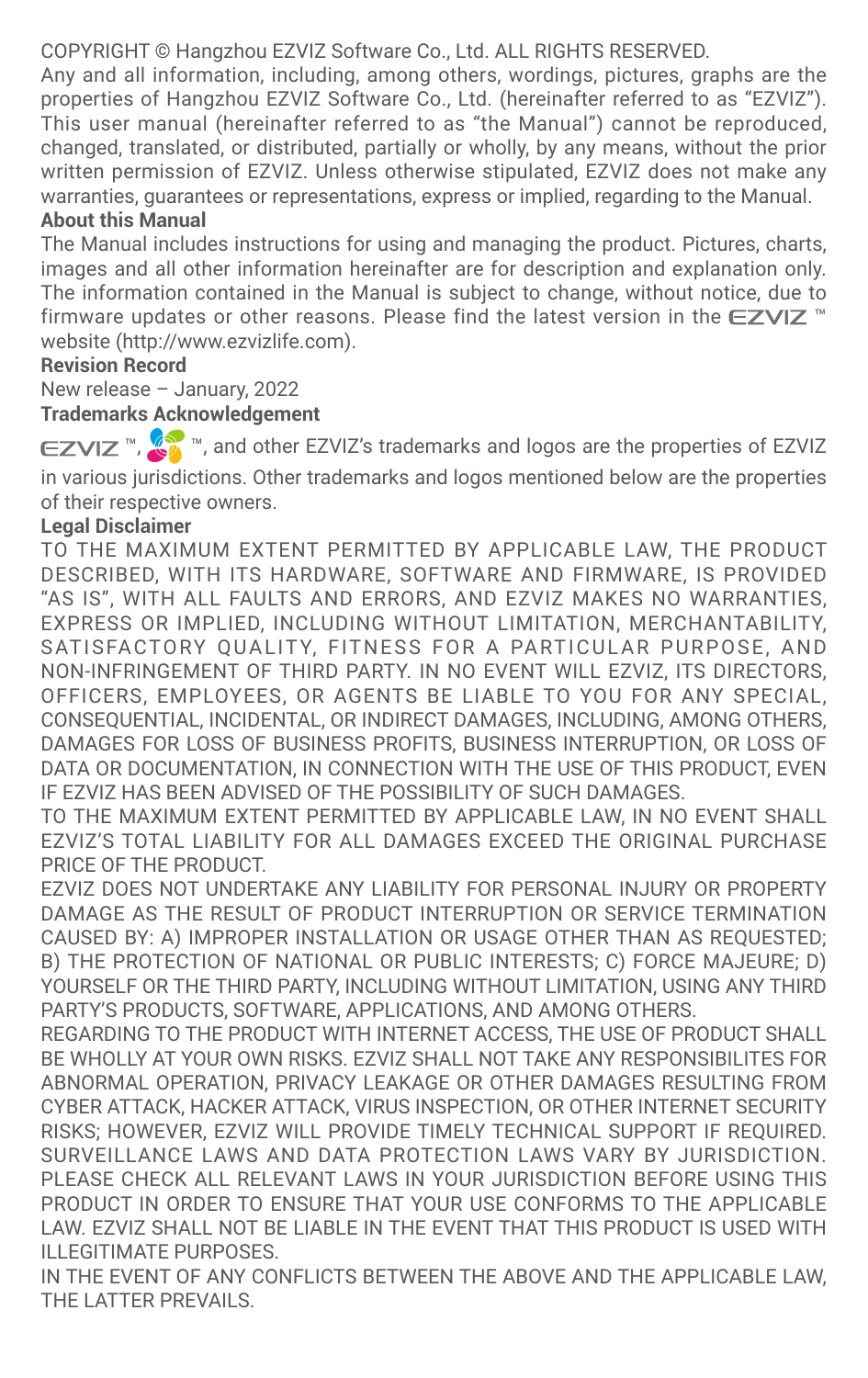# **Box Content**





Solar Panel (x1) Adjustable Mounting Bracket (x1)





- Screw Kit (x1) Quick Start Guide (x1) Drill Template (x1)
- 

# **Installation**

You can install the solar panel on the wall or ceiling.

CAUTION: As an alternative charging equipment, the power amount generated by this solar panel may be affected by its actual surrounding environment, mainly the intensity of sunlight and the time length of illumination. If the battery camera is running out of power soon, please bear it in mind that this solar panel alone cannot ensure the camera remains in working status.

- 1 Install the bracket -Place drill template onto a clean and flat surface.
	- -(For the cement wall/ceiling only) Drill screw holes according to the template, and insert anchors.
	- -Use three screws to fix the bracket.



When drilling holes for expansion bolts, please make sure that the diameter of the drill head is 5.5mm to 6mm, and that the hole depth is not less than 25mm.